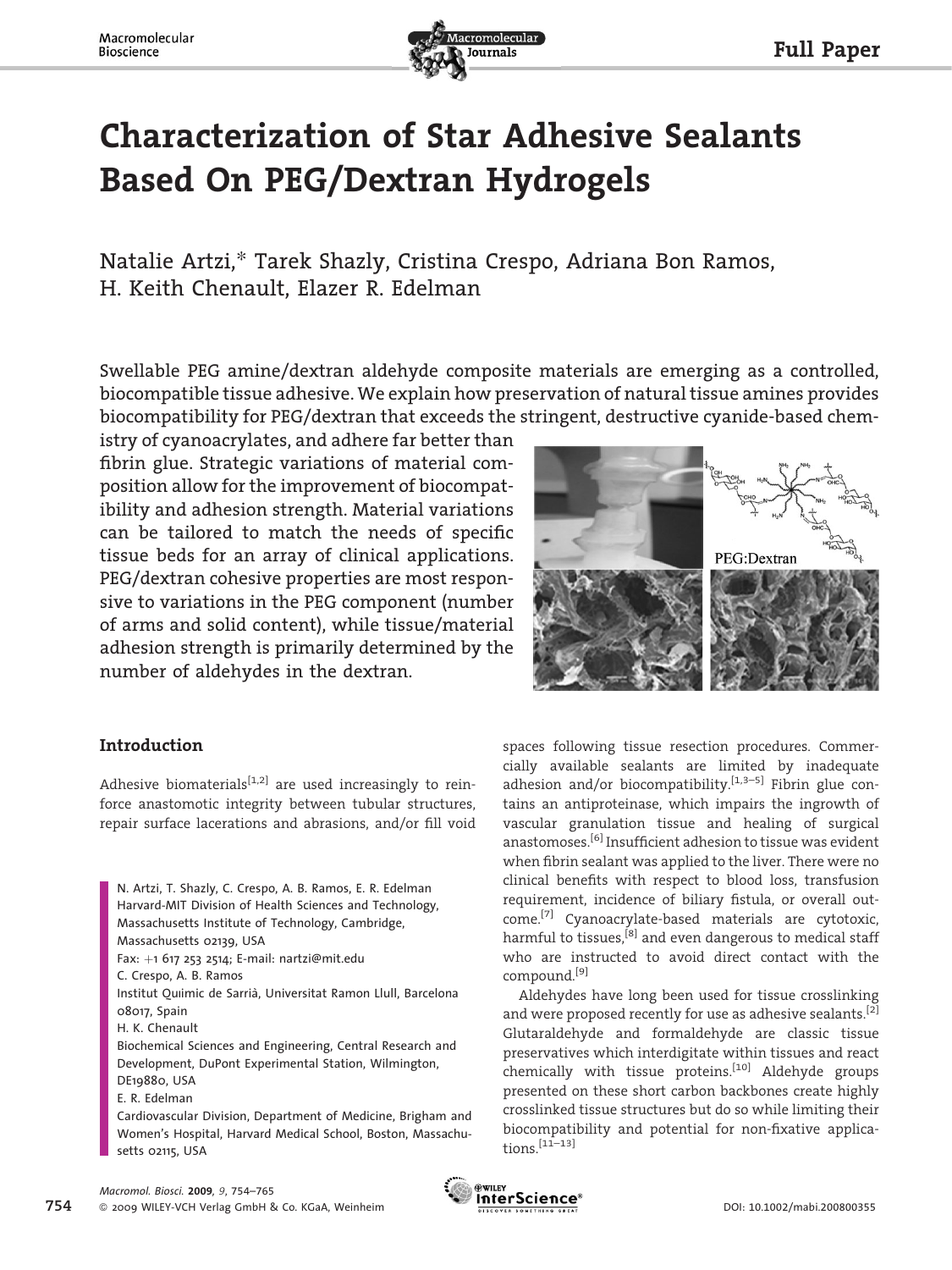We propose that the toxicity following aldehyde-tissue interactions could be reduced if the aldehydes are mounted on higher molecular weight materials such as dextran, a natural polymer of glucose residues.<sup>[14]</sup> This natural polymer is hydrophilic, biocompatible and nontoxic,[15] which can be prepared in a variety of molecular masses.[16] By combining dextran aldehyde polymers with an aminated PEG, one can form a gel that can be applied to tissues and cured in situ.<sup>[14]</sup> PEG hydrogels are readily functionalized, nontoxic, non-immunogenic, bloodcompatible, and FDA approved for various clinical uses. PEG has already been used for a wide range of applications such as tissue regeneration,  $[17]$  drug delivery,  $[18]$  coating,<sup>[19]</sup> and postoperative adhesions prevention.<sup>[20]</sup> PEG was successfully utilized as an anchor for the incorporation of 3,4-dihydroxyphenylalanine (DOPA) residues to impart wet-adhesive and curing properties.<sup>[21]</sup> Although not biodegradable, low molecular weights PEG-polymers (up to 10 kDa) form nontoxic metabolites that can be readily excreted from the body.[22]

We postulate that bioeliminable PEG/dextran material systems consisting of a core dextran polymer crosslinked to relatively short PEG polymers can serve as a better alternative to high molecular weight PEG or dextran homopolymers. PEG/dextran cytotoxicity to fibroblasts was qualitatively assessed and was generally non-toxic. The inflammatory potential of PEG/dextran was evaluated by exposing J774 macrophage cells to crosslinked adhesives, and measuring TNF- $\alpha$  release from macrophages. PEG/dextran tissue adhesive did not elicit inflammatory TNF- $\alpha$  release from macrophages, which suggests that this tissue adhesive is non-cytotoxic and non-inflammatory.[23] In addition, PEG/dextran adhesive was successful in sealing small intestinal puncture and corneal incisions to pressures higher than 100 and 500 mm  $Hg<sub>1</sub><sup>[24]</sup>$ respectively, and was non-cytotoxic to bovine corneal endothelial cells.[25]

The existing limitations of commercially available materials have highlighted the need for an alternative adhesive system with tunable adhesion and bioreactivity. This paper demonstrates the complexity in the development of an adhesive that will provide a node for modulated adhesion while maintaining biocompatibility, conferring controllable mechanical properties and degradation kinetics. We believe that only a system that encompasses flexible design parameters, as in the case of PEG and dextran, can fulfill the necessary requirements an adhesive material should meet, and ultimately overcome existing limitations in sealant technology. The PEG/dextran sealant's performance was evaluated based on gelation time, swelling and degradation kinetics, stiffness, adhesion strength, and biocompatibility. This sealant overcomes the existing limitations in sealant technology.

## Experimental Part

### Dextran Aldehyde Synthesis

Oxidized dextrans, also referred to as dextran aldehydes, were a gift from E. I. DuPont de Nemours & Co, Inc and were prepared with  $\approx$  20 or 50% aldehyde content conversion from dextrans having an average molecular weight of 10, 40, or 60 kDa (Sigma).

## Dextran Oxidation

Dextran oxidation reaction is described for dextran having average molecular weight of 10 kDa, and the same protocol applies to other molecular weight dextrans. Dextran (19.0 g; 0.12 mol saccharide rings; average molecular weight 8 500– 11 500; Sigma no. D9260) was added to 170 g of distilled water in a 500 mL round bottom flask. The mixture was stirred for 15 to 30 min to produce a solution; then a solution of 17.7 g (0.083 mol;  $\overline{M}_{\mathrm{w}}$  = 213.9) sodium periodate (Sigma) in 160 g of distilled water was added to the dextran solution. The mixture was stirred at room temperature for 5 h. At the end of 5 h, the solution was removed from the round bottom flask, divided into four equal volumes and dispensed into four dialysis membrane tubes (molecular-weight cutoff 3 500 Da). The tubes were dialyzed in deionized water for 4 d; the water was changed twice daily during this time. The aqueous solutions were removed from the dialysis tubes, then frozen using liquid nitrogen, and lyophilized to afford white, fluffy oxidized dextran. Other aldehyde conversions were obtained by varying the concentration of the periodate solution used.

#### Determination of Dialdehyde Content

The oxidized dextran (0.1250 g) was added to 10 mL of 0.25 <sup>M</sup> NaOH in a 250 mL Erlenmeyer flask.<sup>[26]</sup> The mixture was gently swirled and then placed in a temperature-controlled sonicator bath at 40 $\degree$ C for 5 min until all the material dissolved. The sample was removed from the bath and the flask was cooled under cold tap water for 5 min. 15 mL of 0.25 <sub>M</sub> HCl was added to the solution, followed by the addition of 50 mL distilled water and 1 mL of 0.2% phenolphthalein solution. This solution was titrated with 0.25 <sup>M</sup> NaOH to an endpoint determined by a color change from yellow to purple/violet. The same titration was carried out on a sample of the starting dextran to afford background aldehyde content. The dialdehyde content, also referred to as oxidation conversion or degree of oxidation, in the oxidized dextran sample was calculated according to

$$
\text{Dialdehyde content} = \left[\frac{(N_{\text{b}}-N_{\text{a}})_{\text{s}}}{W_{\text{s}}/M}\frac{(N_{\text{b}}-N_{\text{a}})_{\text{p}}}{W_{\text{p}}/M}\right] \times 100\% \qquad (1)
$$

where  $N_b$  is the total amount (equiv.) of base,  $N_a$  the total amount of acid, W the dry sample weight (mg), and M the weight-average molecular weight of the polysaccharide repeat unit  $(= 162$  for dextran), and the indices s and p denote the oxidized and original sample, respectively.

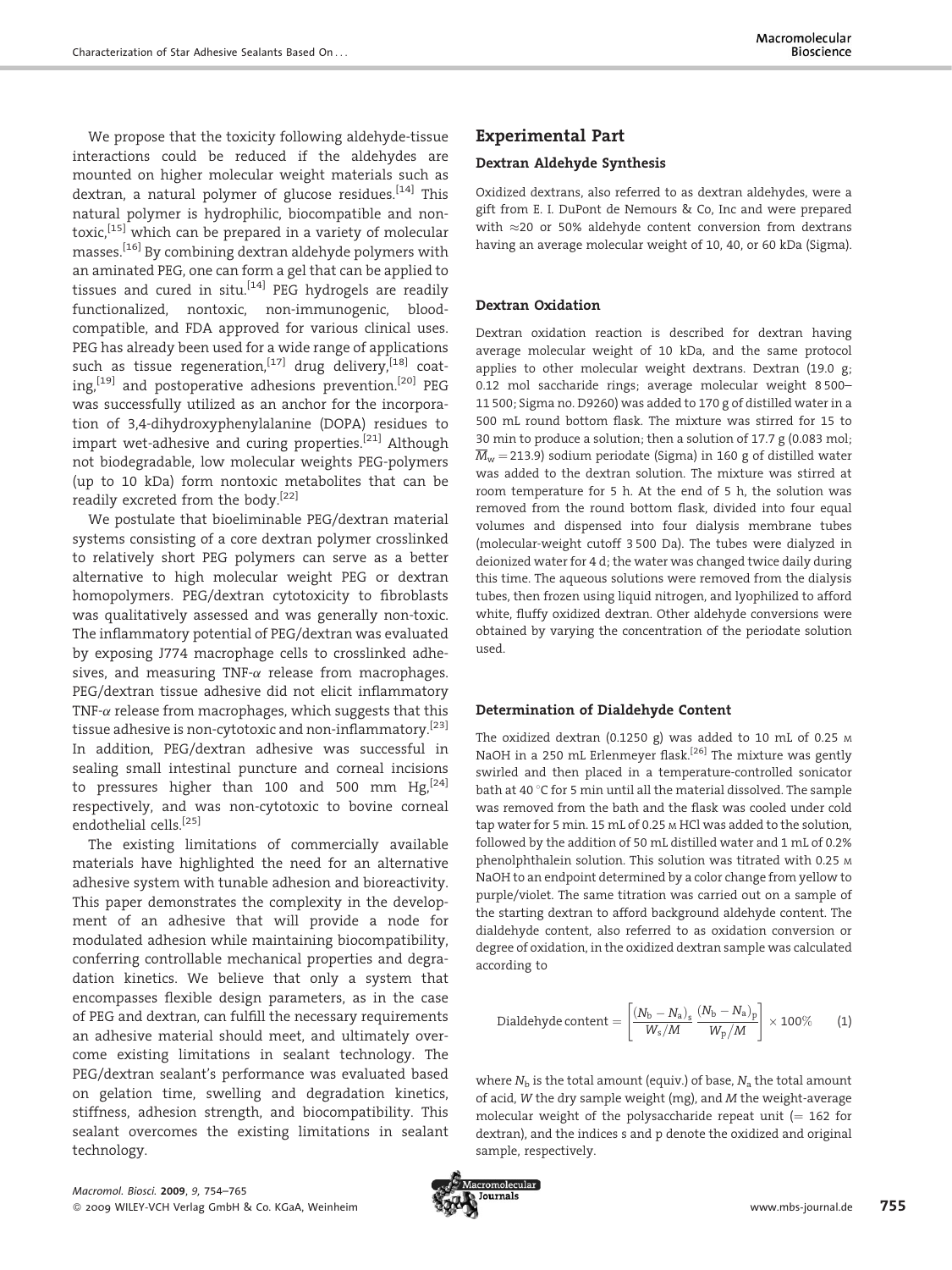Typically, three determinations were done and the degree of oxidation given is the mean of the three determinations.

#### PEG-Amine Synthesis

A linear PEG of 2 kDa (Sigma) or 8-arm PEG of 10 kDa (each arm 1 250 Da) (NOF America Corporation, White Plains, NY, USA) was used as substrates to form linear PEG-amine or 8-arm PEG-amine. The reactions are similar and we will detail in here the 8-arm PEG octaamine synthesis which was done using a two-step procedure.[14] In the first step, the 8-arm PEG 10 kDa was converted to an 8-arm PEG 10 kDa chloride by reaction with thionyl chloride (Figure 1a). The 8-arm PEG (100 g in a 500 mL round-bottom flask) was dried by heating with stirring at  $85^{\circ}$ C under vacuum [0.06 mm of mercury (8.0 Pa)] for 4 h. The 8-arm PEG was allowed to cool to room temperature. Thionyl chloride (35 mL, 0.48 mol) was added to the flask, which was equipped with a reflux condenser, and the mixture was heated to 85 $\degree$ C with stirring under a blanket of nitrogen for 24 h. Excess thionyl chloride was removed by rotary evaporation (bath temperature 40 $\degree$ C). Two successive 50 mL portions of toluene were added and evaporated under reduced pressure (2 kPa, bath temperature  $60^{\circ}$ C) to complete the removal of thionyl chloride. The yield of 8-arm PEG-Cl was 100.9 g (99%) by  ${}^{1}$ H NMR (see Appendix). The end group conversion was determined to be 99% by acetylation of residual hydroxyl end groups and analysis by  $^{\rm 1}$ H NMR as follows. A sample of 8-arm PEG-Cl (0.2 g) was dissolved in a mixture of 0.25 mL of acetic anhydride and 0.35 mL of pyridine and left at ambient temperature overnight. The reaction was quenched by the addition of 5 g of ice. The aqueous layer was extracted with three 3 mL portions of chloroform, and the combined chloroform extracts were washed successively with three 1 mL portions of 20% aqueous sodium bisulfate, two 1 mL portions of saturated aqueous sodium bicarbonate, and 1 mL of water. The chloroform was evaporated under reduced pressure. The residue was dissolved in 2 mL of water, and the resulting cloudy solution was concentrated until clear under reduced pressure to remove



Figure 1. (a) PEG reaction with thionyl chloride to form PEGchloride and (b) PEG chloride reaction with ammonia to form PEG-amine.

In the second step, 8-arm PEG chloride was converted to 8-arm PEG amine by reaction with aqueous ammonia (Figure 1b). 8-arm PEG-Cl (100.9 g), was dissolved in 640 mL of concentrated aqueous ammonia (28 wt.-%) and heated in a sealed Hastelloy pressure vessel at 60 $\degree$ C for 48 h. The solution was purged for 1–2 h with dry nitrogen to drive off 50–70 g of ammonia. The solution was then passed through a column (500 mL bed volume) of strongly basic anion exchange resin (Purolite A-860, The Purolite Co., Bala-Cynwyd, PA, USA) in the hydroxide form. The eluent was collected, and three 250 mL portions of deionized water was passed through the column and collected. The aqueous fractions were combined, concentrated under reduced pressure (2 kPa, bath temperature 60 $^{\circ}$ C) to about 200 g, frozen in portions and lyophilized to give 97.4 g of product (98% yield). Treatment of the 8-arm PEG-NH<sub>2</sub> with excess acetic anhydride in pyridine, and examination of the product in DMSO- $d_6$  by  $^1\mathrm{H}$  NMR indicated complete conversion of the chloride end groups and an overall 99% conversion of –OH end groups to  $-NH<sub>2</sub>$  end groups (Appendix).

#### Gelation Time

Equal volumes (100  $\mu$ L) of dextran aldehyde solution and PEG amine solution were stirred in a 24 well culture plate. The gelation time was defined as the time to form a solid globule, which was completely separated from the bottom of the plate. The results were reported as average and standard deviations of three independent measurements per gel.

#### Swelling and Degradation

Dextran aldehyde and PEG amine solutions were injected through a dual syringe into a disk shaped rubber mold sandwiched between two glass slides. Disk dimensions were 11 mm in diameter and 3 mm thickness. The swelling was measured at 37 °C by virtue of gravimetric analysis of polymerized disk-shaped PEG/ dextran materials in triplicates. Samples were suspended in 100 mL Milli-Q water and weighed prior to hydration and at predetermined time points. The swelling ratio was calculated as follows:

Swelling ratio(wt.-%)=
$$
\frac{W_t - W_d}{W_d} \times 100\%
$$
 (2)

where  $W_t$  is the maximal disk mass measured throughout the suspension period and  $W_d$  is the initial disk mass prior to suspension (dry sample).

The degradation properties of the materials were extracted from the swelling experiments. The material initially gains weight upon swelling, and the time for the onset of degradation is taken at the point when net weight loss is achieved. Complete degradation occurs when the material completely disintegrates and can no longer be handled or weighed.

#### Adhesion Strength

Soft tissue adhesion strengths of octyl cyanoacrylate (Dermabond, Ethicon Inc.), fibrin glue (Calbiochem), and PEG/dextran materials

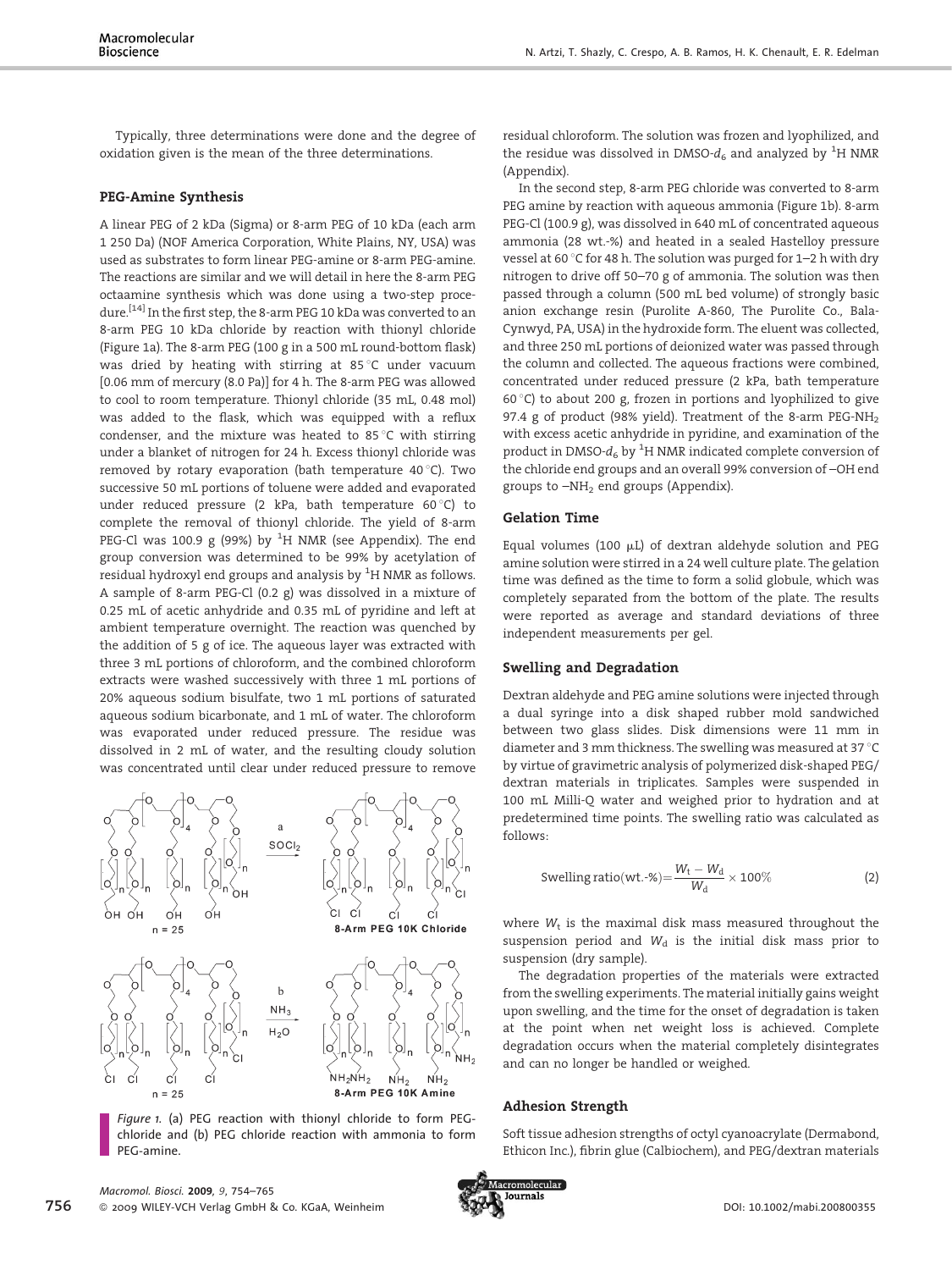were compared ex vivo through uniaxial displacements of tissuematerial interfaces. Adult Sprague-Dawley rats (300 g, Charles River Laboratories, MA, USA) were sacrificed via carbon dioxide asphyxiation under university IACUC protocol and following federal guidelines for animal care. Following sacrifice, the duodenum of each rat was excised, cleaned, and suspended in Krebs-Henseleit buffer (Sigma, no. k3753) at room temperature. Approximately 2 cm long segments of intestinal tissue were cut and longitudinally bisected along the mesenteric line. Adhesion strength was measured in intestinal segments secured over a tubular fitting with a silicon cuff. This configuration consistently provides stable interactions between the sealants and outer intestinal surfaces, with contact area of 33  $\mathrm{mm}^2$ . Intestinal surface samples were attached to the upper and lower arms of a Bose Biodynamic Test Instrument equipped for tensile testing of soft materials. 30  $\mu$ L adhesive materials were applied directly to the lower intestinal surface. The upper and lower intestinal surfaces were immediately brought into contact, and the adhesive material was allowed to cure onto both tissue surfaces for five minutes under 0.3 N setting force. The tissue-adhesive interface was then displaced at a rate of 0.05 mm $\cdot$ min $^{-1}$  until complete separation. The maximum force measured by the 20 N load cell prior to interface failure was recorded as the adhesion force of the tested material.

## Rheological Measurement

Cylindrical PEG/dextran gels were examined in an AR1000N rheometer (TA instruments, New Castle, DE, USA). Rheological measurements were conducted using a parallel 8 mm diameter plate at  $37^{\circ}$ C. To avoid slippage at the material plate interface, sand paper (600 grit, ARC abrasives) was added to both plates prior to sample deposition. Shear modulus, G, was measured by a creep test across a 2.6 mm gap under 1 N force. Samples were exposed to constant stresses and allowed to recover for 120 s. Strains reached a constant value after 60 s. Moduli of elasticity were determined from stress/strain relationships. The results were reported as average and standard deviations of three measurements per gel.

## Scanning Electron Microscopy (SEM)

The morphology of crosslinked PEG/dextran gels was examined by an SEM. Lyophilized gels were fractured after cooling in liquid nitrogen to expose the structure inside the gels. Samples were mounted and sputter coated with gold/palladium using an Anatech LTD Hummer 6.2 sputtering system. The samples were imaged using a JEOL 5600-LV SEM at 10 kV. Changes in pore sizes were estimated using in-house imaging algorithms. Individual pore contours were captured using Adobe Photoshop (Adobe Inc.) from digitized images extracted from the SEM. Each image was subsequently exported to the RGB color space in MATLAB (Mathworks Inc.). The full dynamic range from absolute black (0,0,0) to absolute white (255,255,255) was used. All images were processed with a fixed background of absolute white. For each image, the total number of pixels encompassed by each pore was counted after discarding the pre-defined background in the RGB



## Proliferation and Cytotoxicity Assays

The in vitro cellular response to octyl cyanoacrylate, fibrin glue, and PEG/dextran materials were quantified via colorimetric [3-(4,5-dimethylthiazol-2-yl)-2,5-diphenyltetrazolium bromide (MTT)] assays for cell survival and proliferation (Chemicaon International). Cultures of rat 3T3 fibroblast cells were prepared in 24 well plates using standard techniques. At  $\approx$ 70% culture confluence, adhesive material treatments were applied using 3  $\mu$ m pore size well inserts (Falcon). 100  $\mu$ L of a given adhesive material was polymerized on each well insert followed by introduction into media containing well plates, allowing indirect exposure of cells to test materials and associated by-products. Following material application, cultures were incubated for either 2 or 48 h under standard conditions, followed by immediate analyses of cellular response. MTT assays performed after 2 h treatments indicate the cytotoxic effects of constituent oligomers released to the media due to incomplete polymerization, while 48 h treatment assays reflect the net proliferative effects of polymerization and degradation by-products on target cells. Positive (standard culture treatment) and negative (lysis buffer) controls were performed with both the cytotoxicity and proliferation assays. The cytotoxicity data are converted to relative values by a weighted normalization of MTT absorbance measurements to positive and negative control data, where a value of 0 represents no cytotoxicity and a value of 100 represents maximal cytotoxicity. Proliferation data are converted to percent of control values through normalization of all MTT outputs by the average absorbance of positive control wells.

## Statistical Analysis

All data are presented as means  $\pm$  standard errors. Statistical analyses were performed using one-way ANOVA with posttests. A p-value smaller than 0.05 was considered statistically significant.

# Results and Discussion

Dextran aldehyde and 8-arm PEG amine form a crosslinked network with reactive aldehyde groups within minutes when combined as solutions under controlled conditions. In this reaction, aldehyde functional groups within dextran aldehyde react with amino functional groups tethered to 8-arm PEG amine (Figure 2).<sup>[23]</sup>

Oxidation of the dextran polymer creates multiple aldehyde groups throughout the polymeric chain that enable network crosslinking through formation of imine bonds with the PEG amines and adhesive interaction of the complex material with tissue proteins. The former aldehyde/amine interactions internal to the material provide the cohesive force that solidifies and stabilizes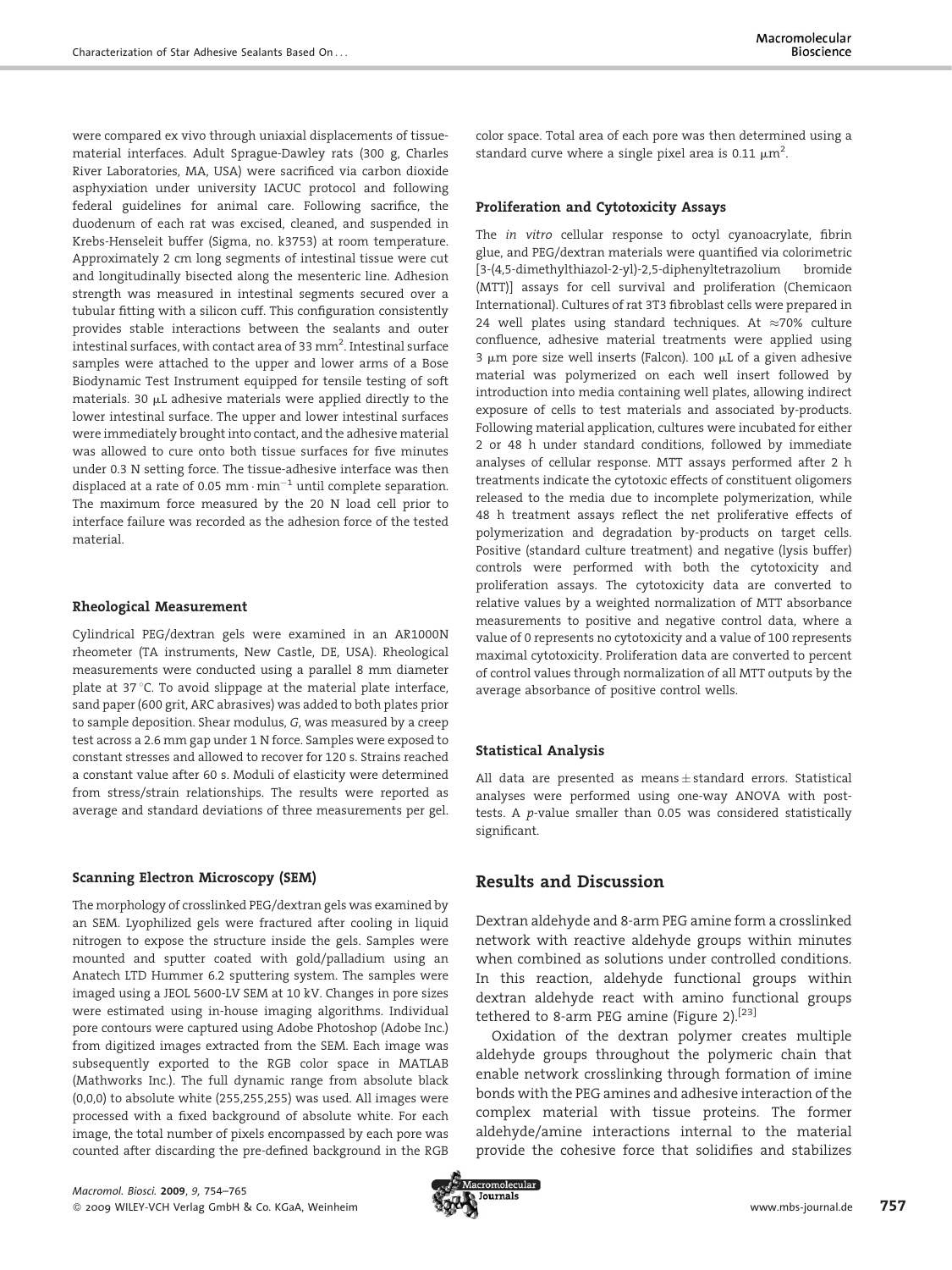

Figure 2. Reaction between dextran aldehyde and PEG amine.

the sealant; the latter external interactions are responsible for material/tissue adhesion. Star PEGs can provide multiple interdigitated targets for the aldehydes<sup>[14]</sup> and the resultant reticular nature of such an adhesive establishes uniform and dense crosslinking. Control over the amount of oxidized aldehydes and amines regulates material cohesion as well as tissue adhesion which can be tailored to specific tissues as clinical needs dictate.

We examined the effect of changes in structural parameters on gel formation, mechanical properties, adhesion strength, and cytotoxicity. Material compositions were altered with respect to the number of reactive groups present in the constituent polymers; the number of PEG arms (linear or 8-arm PEG) and their associated amine groups; and the dextran oxidation levels which determine the extent of aldehyde groups oxidized from the hydroxyl counterparts. The relative amount of the polymers and their solid content dictate the number of available reactive groups and hence crosslinking density. The following nomenclature is adopted as a means to succinctly denote the compositional parameters (a-f) of a particular material formulation, D(a-b-c)P(d-e-f). These represent dextran molecular weight (kDa) (a), dextran oxidative conversion (%) (b), dextran solid content (%) (c), PEG number of arms per molecule (2 or 8) (d), PEG molecular weight of total number of arms (kDa) (e), and PEG solid content (%) (f). Aldehyde to amine ratio denotes the relative amount of aldehydes and amines prior to gel formation which was calculated for each material composition.

## Swelling and Degradation: Linear versus Star Gels

To maintain the distance between PEG and dextran reaction points as constant we compared 2 kDa linear and 10 kDa 8-arm PEG. Aldehyde to amine ratios of 1, 3, and 10 were examined for linear and star-PEG based constructs (Figure 3) with respect to their swelling and degradation profile. Linear PEGs do not form gels capable of swelling to a high extent in contrast to star PEGs which extend chemical interactions in multiple directions

(Figure 3a). Higher total solid content was used for linear PEG constructs compared to that of the star PEG constructs as lower solid contents of linear PEGs that match those of the star PEG disintegrate quickly and cannot be measured. Even at the higher solid contents linear PEG compositions created gels that disintegrate within several hours (Figure 3b). The high stability achieved for

the star PEG constructs compared to linear PEGs results from the formation of highly crosslinked network owing to the larger number of amines available to form imine bonding (Figure 3b). Since 8-arm PEG-based systems remain functional for weeks unlike the linear PEGs, we have focused on star PEG materials. We examined the effects of altering either aldehyde to amine ratio (Figure 4) or total solid content (Figure 5) on gel swelling and degradation profile. For a fixed total solid content, threefold excess in the number of aldehydes compared to amines delayed degradation even in the face of high swelling (Figure 4). This dissonance between swelling and degradation may stem from different efficiencies in network formation when altering aldehyde to amine ratio. As the process of crosslinking becomes more efficient and additional polymer chains are incorporated into the network, the network can withstand the increased swelling. The resulting higher number of chemical bonds in the network leads to a relatively protracted degradation as more bonds need to be hydrolyzed compared to a network having lower crosslinking density.

In our multifunctional system, where dextran oxidation enables multiple aldehyde groups to reside within one polymeric chain and star PEG introduces eight amine groups to one molecule, an equal stoichiometric ratio of aldehydes to amines may not maximize reaction yield as steric interference impedes reaction between these functional groups. The eight functional amine groups in star PEG may not be equally accessible to aldehyde groups in dextran. One can alter the relative amount of functional groups, to control material stability and mechanical properties to create a series of materials with predictable network properties.

Changes in solid content at a fixed aldehyde to amine ratio altered the material swelling kinetics and structure (Figure 5). The higher the solid content, the greater the swelling and the greater the long term integrity of the material. As additional polymeric chains are involved in network formation and more bonds need to be hydrolyzed prior to material disintegration at the higher solid content

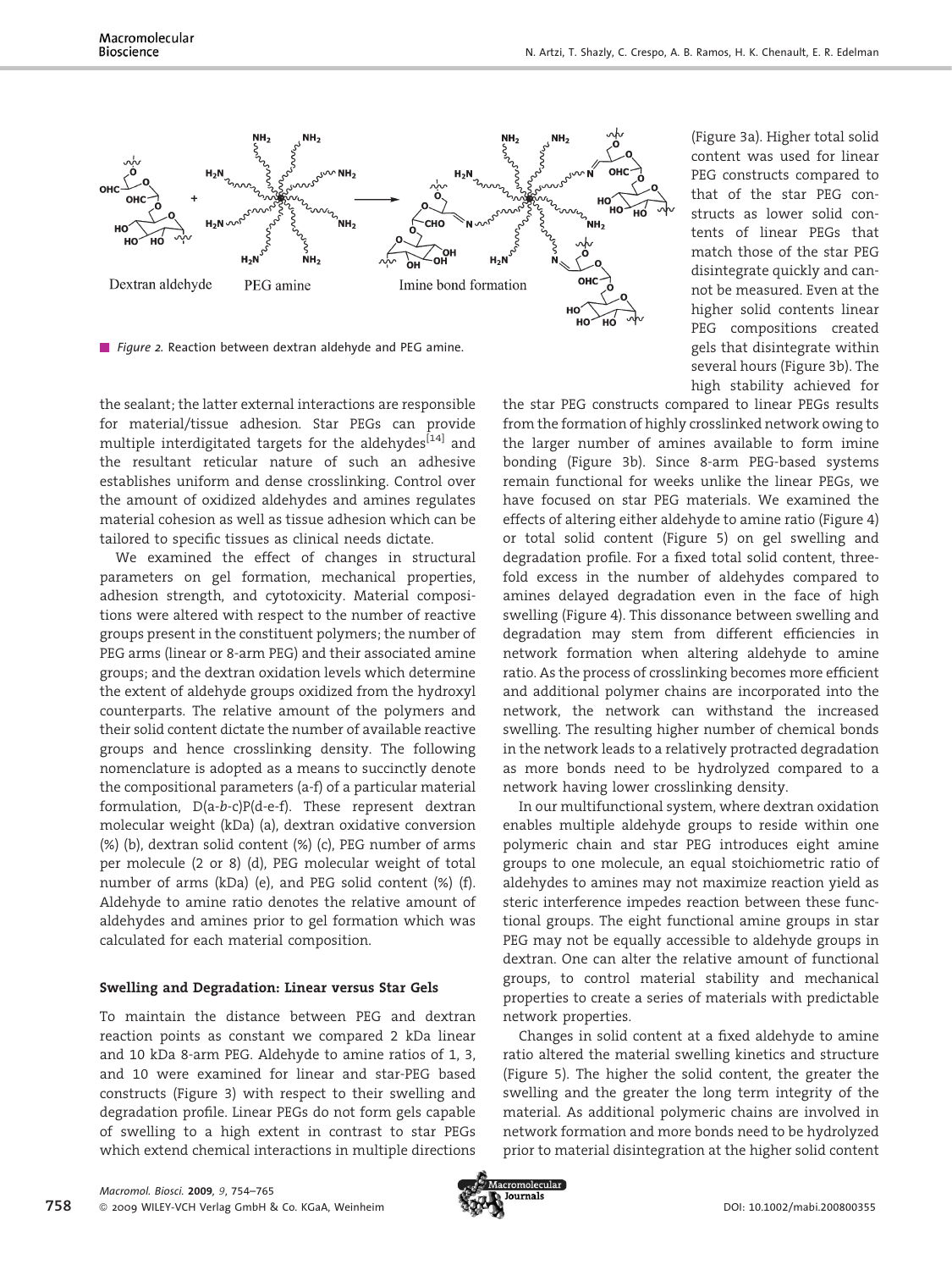

Figure 3. Maximum swelling (a) and onset of degradation (b) for 2 and 8-arm PEG. 8-arm PEG-based materials swell more, and yet present delayed degradation compared to their linear counterparts. All comparisons between 8-arm PEGs and linear PEGs at the same ratio are statistically different ( $p <$  0.05).

material, this material can swell more and degrade more slowly. Interestingly, the morphological characteristics of the material are affected by the swelling capacity, as the material that swells more has larger internal pores compared to those in the material that swells less (Figure 5b). Unlike cyanoacrylate and fibrin glue, hydrogel-based materials absorb fluids and swell. This swelling of PEG/dextran is of great potential benefit especially in anastomoses where tight seals are required to limit leakage. The ability to absorb fluids might be at the expense of deterioration in material mechanical properties and adhesion strength, and this feature should be considered in advanced stages of material development.

## Gelation and Rheology

Variation in material design parameters imparted an order of magnitude range in gelation time and moduli (Table 1). Increasing PEG or dextran solid content should lower curing times and increase material stiffness, as higher concentrations increase the probability of chemical interactions and a network is formed more efficiently. The same trend is expected for higher dextran oxidation which increases the number of aldehyde groups available for reaction with amines. However, this was not the case when dextran solid content rose from 20 to 40%; gelation time in fact rose only slightly. The increase in time to gel formation and decrease in material stiffness by doubling the aldehyde to amine ratio with doubling of solid content may reflect a dilution effect imparted by excess dextran aldehydes. An excess in one of the polymeric components lowers crosslinking density, giving rise to slower gelation and lower stiffness. This suggests that the extent and kinetics of network formation approach saturation at critical concentrations of constituent dextran aldehyde. We are able to design materials that can be easily applied, and can gel within a clinically relevant time. Optimal materials cure slow enough to be manipulated and fast

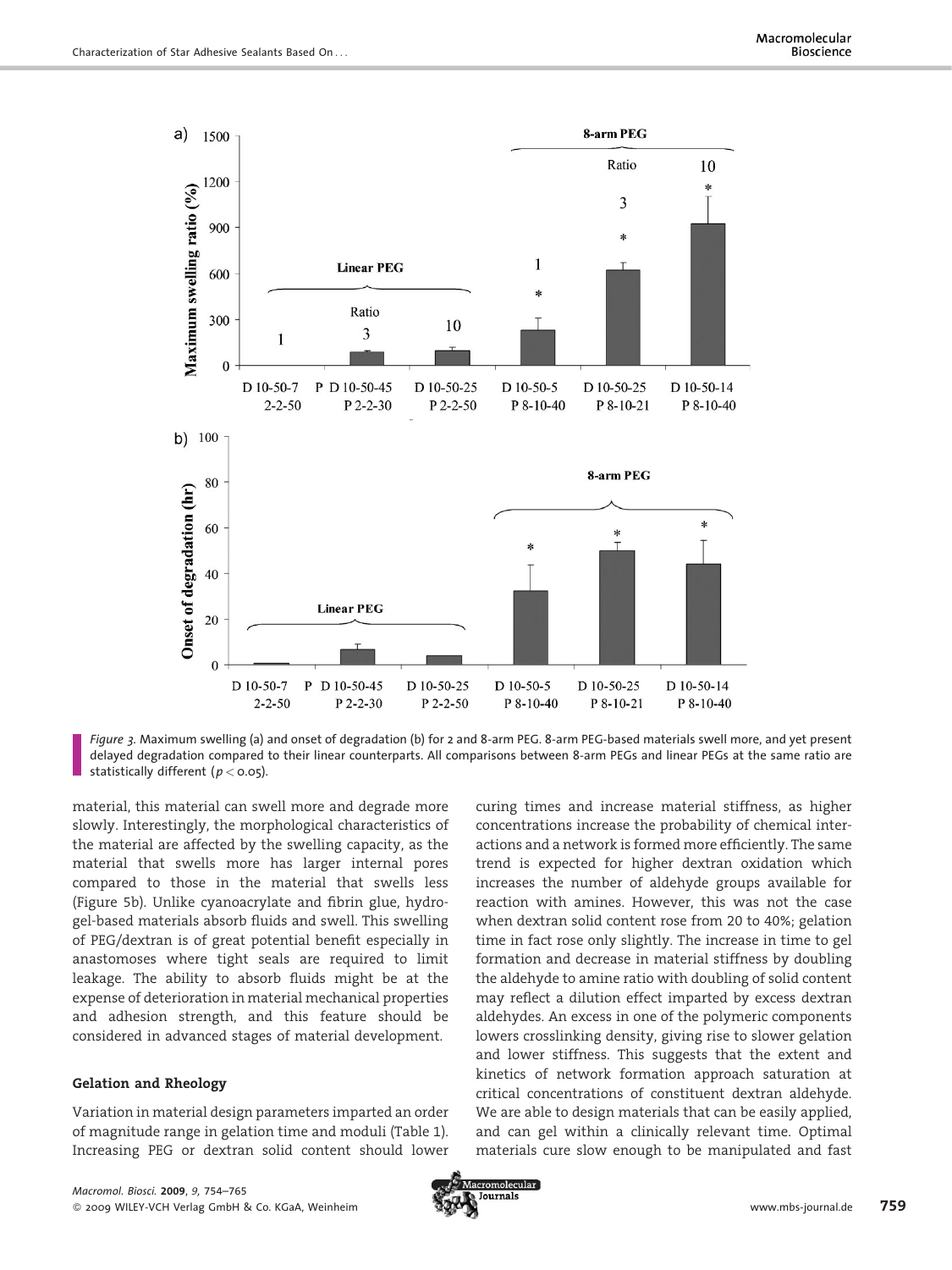

Figure 4. Aldehyde to amine ratio affects swelling and degradation of the materials. There is a ratio in which maximum swelling is accompanied with slow degradation. It is plausible that excess in one of the components act as a diluent, which results in faster degradation as less crosslinking points exist.

enough to be localized in place. Similarly, the ability to control stiffness allows for the selection of material whose mechanical properties match those of a target tissue. This in turn minimizes the potential for tissue damage owing to mechanical mismatch at the tissue/material interface.

## Material Adhesion to Rat Small Intestine

PEG/dextran formulations differing in the amount of aldehydes were examined with respect to their adhesion strength to rat small intestine (Figure 6) and compared with adhesion strength of fibrin glue and cyanoacrylate.



Figure 5. Swelling and degradation of D10-50-14 P8-10-40 and D10-50-18 P8-10-50 (a) and pore areas of these materials estimated by an inhouse imaging algorithms using the SEM micrographs (b), as well as SEM of the swollen gels after 24 h in 2 mL PBS at 37 °C for D10-50-18 P8-10-50 (c) and D10-50-14 P8-10-40 (d),  $bar = 50 \mu m$ .

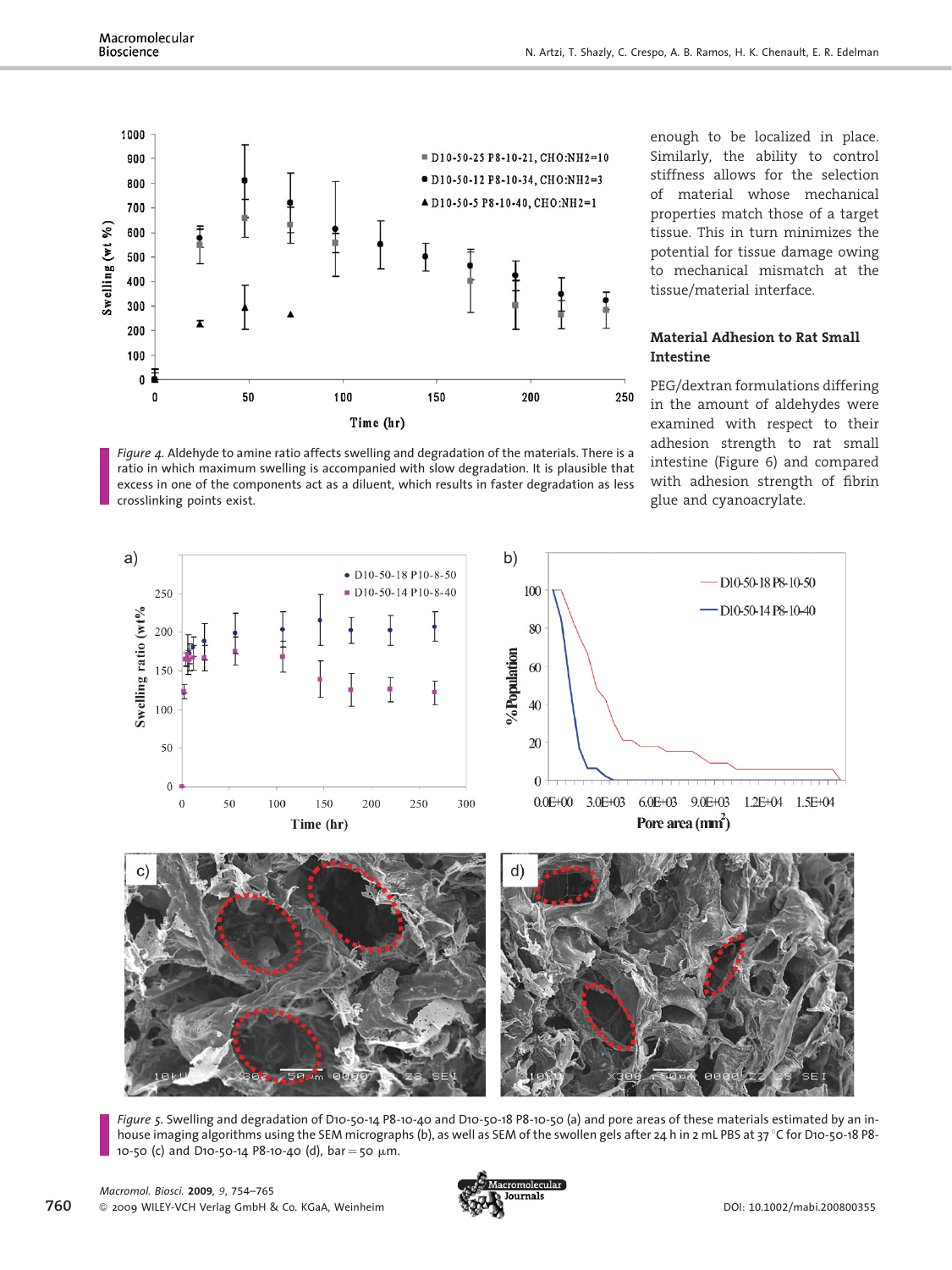| Material                                     | CHO/NH <sub>2</sub> | Variable              | <b>Gelation time</b> | G'                 |
|----------------------------------------------|---------------------|-----------------------|----------------------|--------------------|
|                                              |                     |                       | s                    | Pa                 |
| D <sub>10</sub> -20-20 P <sub>8</sub> -10-60 |                     | PEG solid content     | $13 + 2$             | $81587 + 7340$     |
| D <sub>10</sub> -20-20 P <sub>8</sub> -10-20 | 3                   |                       | $115 \pm 5$          | 28 005 $\pm$ 4 512 |
| D10-20-20 P8-10-20                           | 3                   | Dextran solid content | $115 + 5$            | $28005 + 4512$     |
| D <sub>10</sub> -20-40 P <sub>8</sub> -10-20 | 6                   |                       | $136 + 16$           | $15147 + 2633$     |
| D <sub>10</sub> -20-20 P <sub>8</sub> -10-20 | 3                   | Dextran oxidation     | $107 + 12$           | $28000 + 4512$     |
| D <sub>10</sub> -50-20 P <sub>8</sub> -10-20 | 8                   |                       | $30 + 1$             | 54 380 + 2 440     |
| D10-50-25 P8-10-21                           | 10                  | $CHO/NH2$ ratio       | $13 + 3$             | 54 386 + 2 440     |
| D <sub>10</sub> -50-14 P8-10-40              | 3                   |                       | $10 + 1$             | $130558 + 20137$   |
| D <sub>10</sub> -50-5 P8-10-40               |                     |                       | $31 + 4$             | $245 + 4155$       |
|                                              |                     |                       |                      |                    |

Table 1. Gelation times and moduli for different material variations.

PEG/dextran adhesive strength is bracketed by those of cyanoacrylate and fibrin. Adhesion strength depends on the amount of aldehyde groups which is controlled by altering the dextran aldehyde solid content. PEG/dextran adhesion strength increases and eventually reaches saturation with increasing aldehyde content (Figure 6). This saturation is characterized by a threshold of 20 wt.-% dextran aldehyde solid content. Saturation can result from impregnating the amine groups in the tissue with no additional reaction when more aldehyde groups are presented by the material. Because PEG/dextran materials adhere to tissue through the interaction between aldehyde groups in the adhesive and amine groups in tissues, controlled modulation of aldehyde groups can be matched to tissue amine density. In this way they provide for tissue specific adhesion. This effect links function and biocompatibility. It also contrasts the less specific effects



Figure 6. Average adhesion force  $(n = 4)$  to intestinal tissue of PEG/dextran based adhesive is mediated by the amount of aldehyde groups within the gel and reaches saturation at dextran aldehyde solid contents of about 20 wt.-%. (octylcyanoacrylate denoted as O-cyano, fibrin glue as FG and D10, D14, D18, and D23 represent material compositions differing in dextran solid content (D10-50-14, 16, 18 or 23, and P8-10-25).  $*$  all samples are statistically different from cyanoacrylate,  $p <$  0.05.

that can cause excessive adhesion as in the case of cyanoacrylate and loose and inadequate adhesion in the case of fibrin.

## Cytotoxicity and Proliferation Assays

A subset of materials which vary in dextran molecular weight was chosen from a larger set of materials to demonstrate the effects on cytotoxicity and proliferation. Since, linear aldehyde-based tissue fixatives, e.g., formaldehyde and glutaraldehyde are tissue toxic, [12] and aldehydes linked to higher molecular weight polymers more biocompatible,<sup>[27]</sup> we examined the effect of dextran molecular weight on cytotoxicity. The relative cytotoxicity values of the tested PEG/dextran formulations were



Figure 7. Cytotoxicity and proliferation of octyl-cyanoacrylate, fibrin sealant, and PEG/dextran materials using fibroblast are depicted. PEG/dextran-based adhesive presents less than half of relative cytotoxicity compared to cyanoacrylate. The higher the dextran molecular weight is, the more limited are the mobility and cellular penetration capacity, and the higher the proliferation is (octylcyanoacrylate denoted as O-cyano, fibrin glue as FG and D10, D40, and D60 represent material compositions differing in dextran molecular weight (D10-21-21 P8-10-25, D40-25-18 P8-10-25, and D60-23-20 P8-10-25).  $\overset{*}{\vphantom{a}}\,$ ,  $\overset{**}{\vphantom{a}}\,$  samples are statistically different from cyanoacrylate and fibrin glue,  $p <$  0.05.

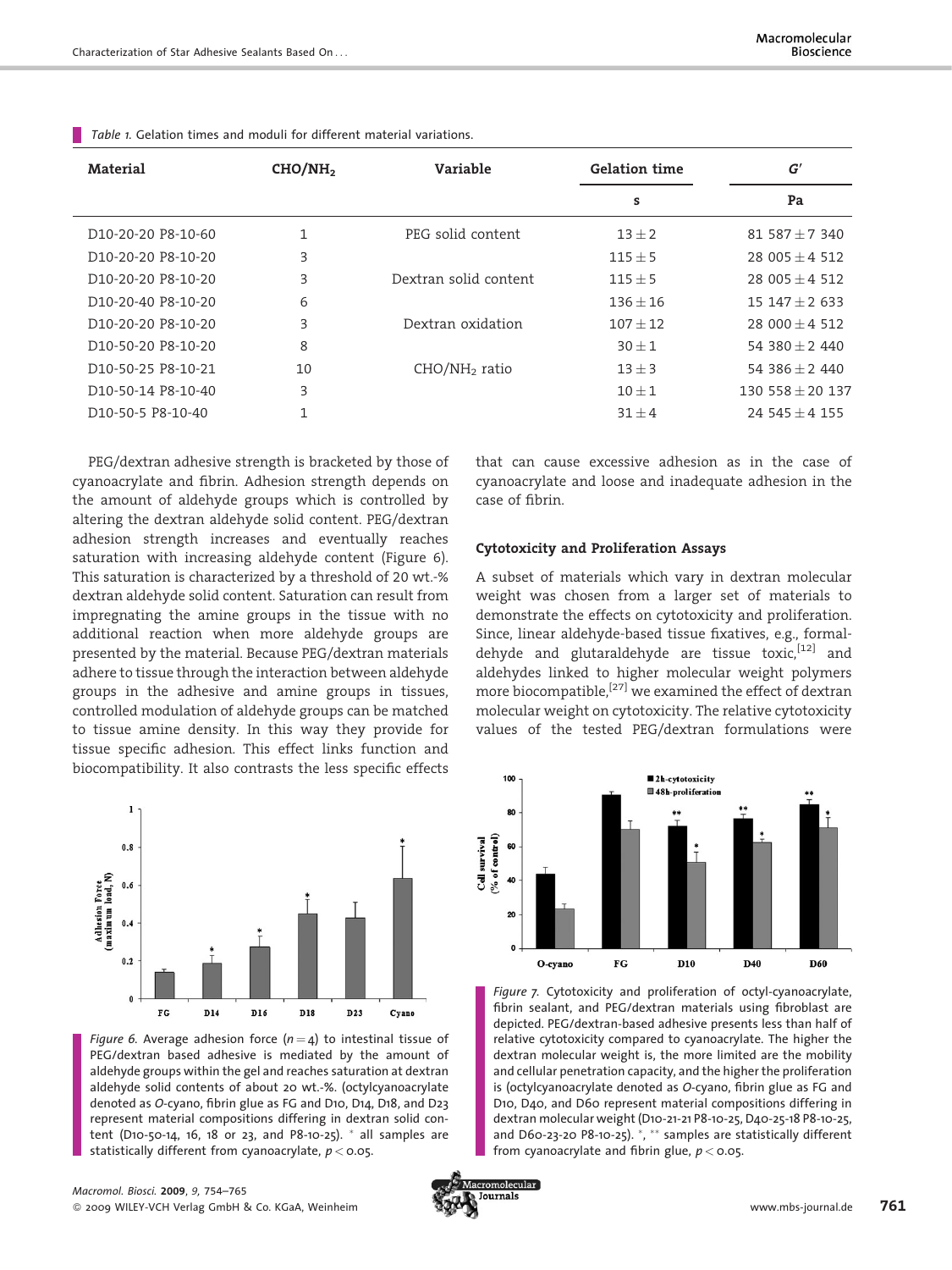bracketed by those of cyanoacrylate and fibrin treatments, with an inverse dependence on constituent dextran aldehyde molecular weight. Increasing dextran aldehyde molecular weight results in higher cell survival at 2 h, and higher fibroblasts proliferation at 48 h (Figure 7). The reduction in cytotoxicity with an increased dextran molecular weight is explainable in terms of the cellular uptake of material by-products (PEG or dextran chains), as larger constituent molecules typically reduce polymer byproduct reactivity with cells.[28]

There may well be a trade-off between adhesion, tissue compatibility, and compositional control of materials. However, in the case of PEG/dextran sealants both adhesion and biocompatibility can be improved at the same time. Up to a certain range, higher dextran aldehyde solid content improve adhesion strength (Figure 6) while lower cytotoxicity and higher proliferation can be imparted by controlling dextran molecular weight (Figure 7).

be mediated to control both adhesion strength and biocompatibility while maintaining material cohesive properties throughout the time the material is clinically needed. Adhesive sealants based on aminated star polyethylene glycol and dextran aldehyde polymers (PEG/dextran) have the potential for biocompatible adhesion. By melding two polymers, PEG and dextran that control material cohesive properties and adhesive properties, respectively, one can create a modulated set of adhesive materials for specific applications ranging in their physicochemical properties, degradation time, adhesion strength and biocompatibility. Possibility emerges to modify materials for specific tissues to adhere in a tissuedependent mode. Follow up studies will focus on examining adhesion of PEG/dextran materials to different tissues and matching tissue-material properties.

# Appendix

# <sup>1</sup>H NMR of P8-10-1-Cl

Conclusion

The limitations of commercially available sealants have raised the need for the development of a material that can

 $^{\rm 1}$ H NMR was utilized to calculate residual hydroxyl groups in the PEG amine synthesis. For each of the two steps of the synthesis reaction, PEG chloride and PEG amine and their acetylated products were scanned using  $^1\mathrm{H}$  NMR. The



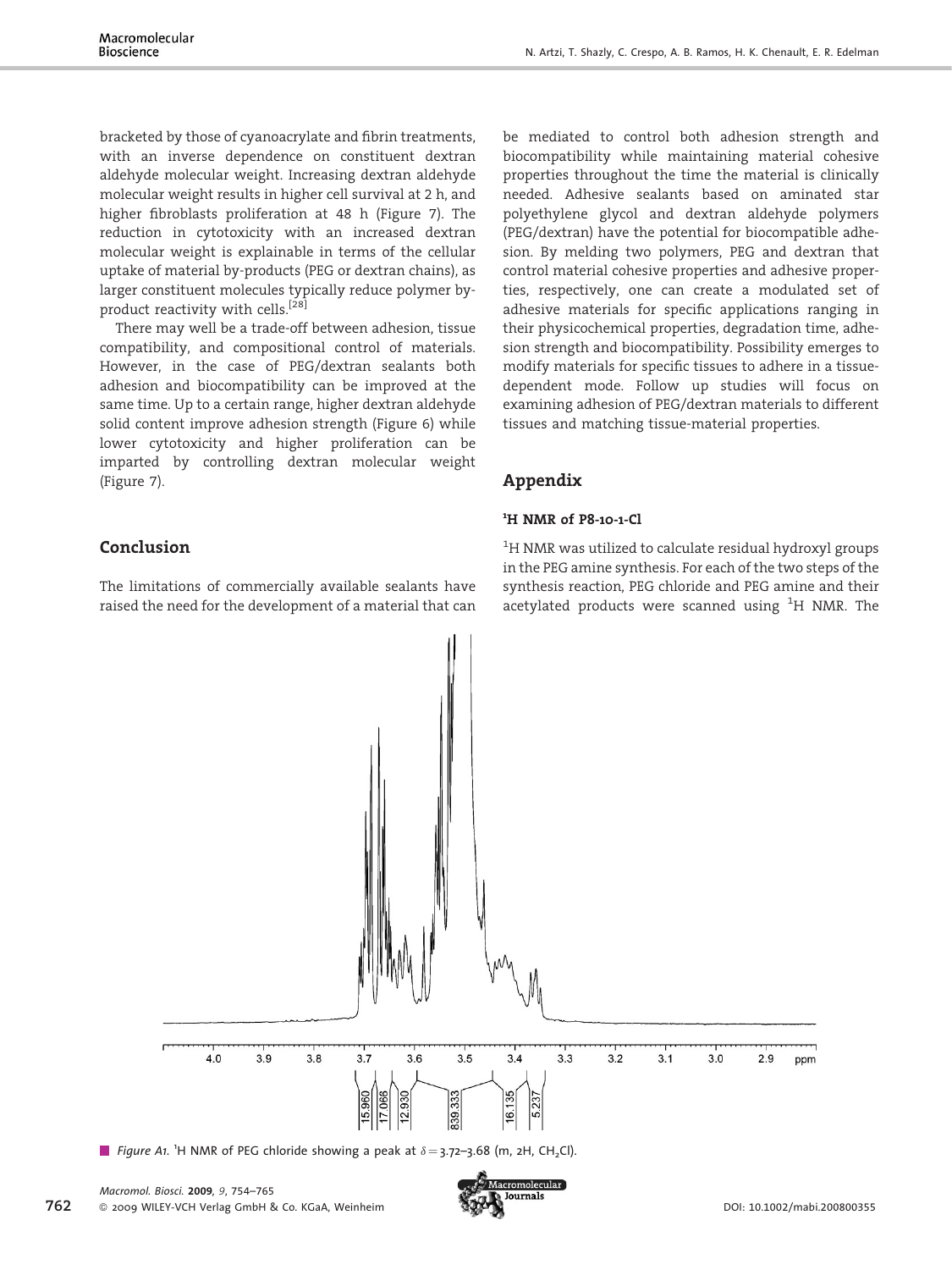

*Figure A2.* 'H NMR of acetylated PEG chloride showing peaks at  $\delta = 4.09$  (t, J  $= 4.7$  Hz, 2H, CH<sub>2</sub>OAc), 3.72–3.68 (m, 2H, CH<sub>2</sub>Cl), and 2.00 (s, 3H, AcO).

proportion of residual hydroxyl end groups in the 8-arm PEG-Cl was determined by comparing the integrals of the <sup>1</sup>H NMR peaks for the CH<sub>2</sub>Cl end groups [ $\delta$  = 3.72–3.68 (m, 2H,  $CH_2Cl$ )] with that of the  $-CH_2OAc$  end groups  $[\delta = 4.09$  (t, J = 4.7 Hz, 2H, CH<sub>2</sub>OAc) and 2.00 (s, 3H, AcO)] (Figure A2).

## Acetylation Analysis of P8-10-1-Cl

To calculate overall end group conversion we compared the integrals of peaks at  $\delta = 4.09$  (t,  $J = 4.7$  Hz, 2H, CH<sub>2</sub>OAc) and 2.00 (s, 3H, AcO) with peaks at  $\delta = 3.72 - 3.68$  (m,  $2H$ ,  $CH<sub>2</sub>Cl$ ) according to

% conversion = 
$$
\frac{(3.72 - 3.68)/2}{(3.72 - 3.68)/2 + (1.09 + 2.00)/5}
$$

$$
\times 100\%
$$
 (1)

where f3.72–3.68 denotes the integral of the peak at  $\delta = 3.72 - 3.68$ ,  $\int$ 4.09 the integral of the peak at  $\delta = 4.09$ , etc.

Macromol. Biosci. 2009, 9, 754–765  $\alpha$  2009 WILEY-VCH Verlag GmbH & Co. KGaA, Weinheim www.mbs-journals www.mbs-journal.de 763

In the acetylation analysis of P8-10-1-Cl above,

% conversion = 
$$
\frac{7.986/2}{7.986/2 + (0.055 + 0.086)/5} \times 100\%
$$

$$
= 99\%
$$

# <sup>1</sup>H NMR of P8-10-1-NH<sub>2</sub>

The proportion of residual hydroxyl end groups in the 8 arm PEG-NH<sub>2</sub> was determined by comparing the integrals of the  $^1\mathrm{H}$  NMR peaks for the  $-\mathrm{CH}_2$ OAc end groups [ $\delta\!=\!4.09$  $(t, J = 4.7$  Hz, 2H, CH<sub>2</sub>OAc) and 2.00 (s, 3H, AcO)] with those of the  $-CH_2NHAC$  end groups  $\delta = 3.16$  (q,  $J = 5.8$  Hz, 2H,  $CH<sub>2</sub>N$ ) and 1.78 (s, 3H, AcN)] (Figure A4).

## Acetylation Analysis of P8-10-1-NH<sub>2</sub>

To calculate overall end group conversion, we compared the integrals of peaks at  $\delta = 4.09$  (t,  $J = 4.7$  Hz, 2H, CH<sub>2</sub>OAc) and 2.00 (s, 3H, AcO) with those of peaks at  $\delta = 3.16$  (q,

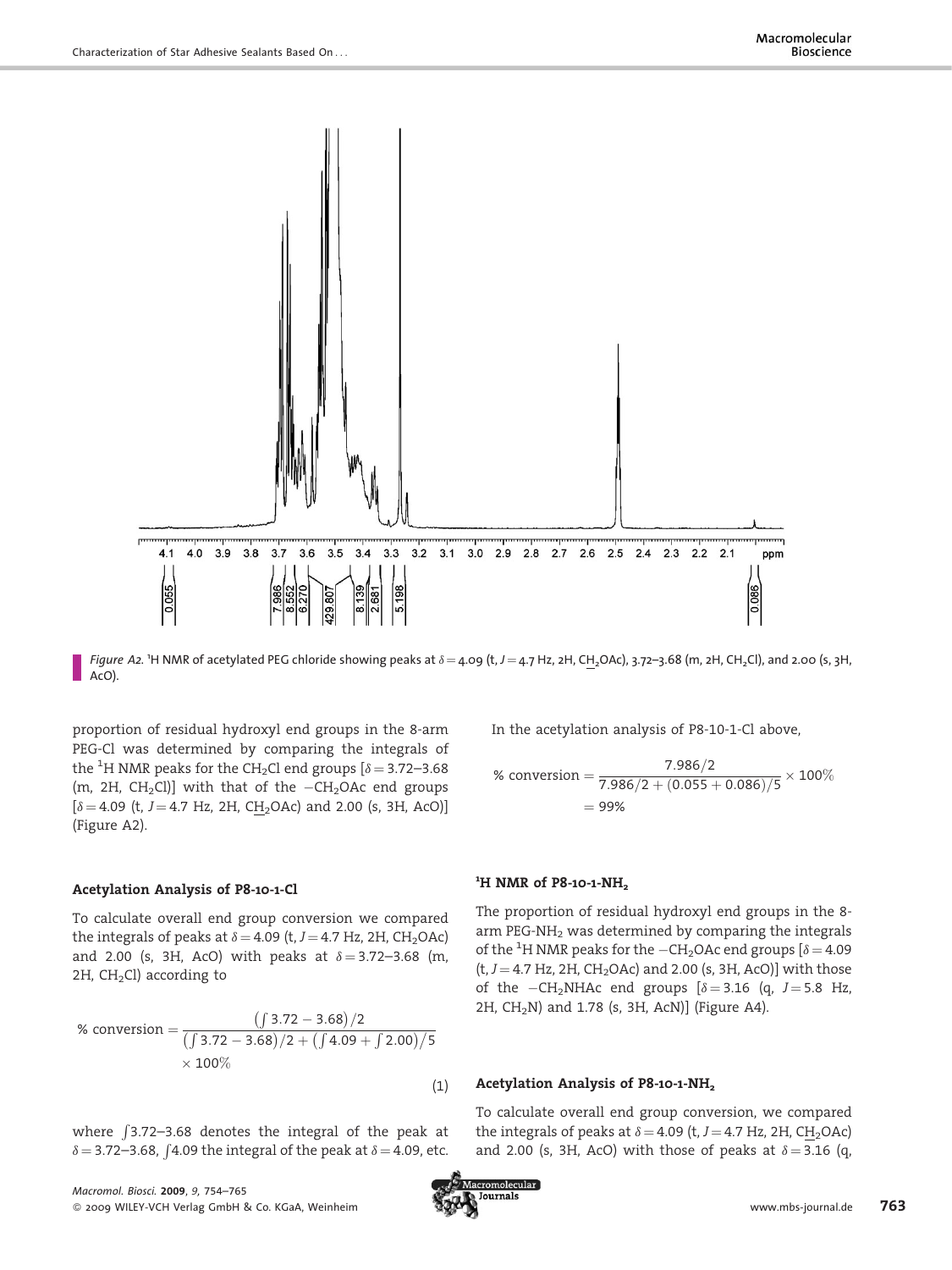

```
Figure A3. <sup>1</sup>H NMR of PEG amine showing a peak at \delta = 2.81 (t, J = 5.2 Hz, 2H, -CH_2NH_2).
```


Figure A4. 1H NMR of acetylated PEG amine showing peaks at  $\delta = 4.09$  (t, J  $= 4.7$  Hz, 2H, CH<sub>2</sub>OAc), 3.16 (q, J  $=$  5.8 Hz, 2H, CH<sub>2</sub>N),  $\delta$   $=$  2.00 (s, 3H, AcO) and 1.78 (s, 3H, AcN).